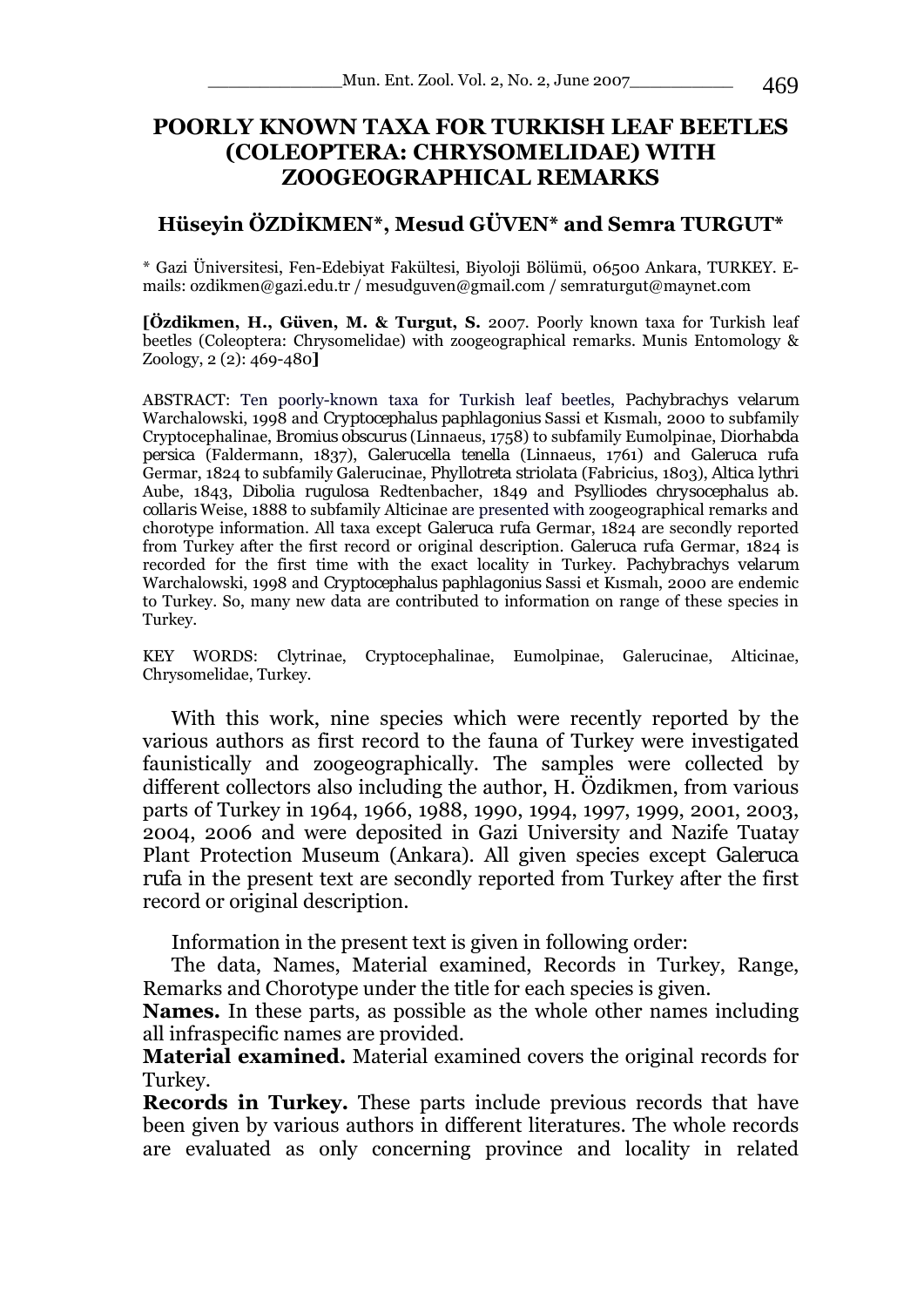reference. Each record is accompanied by the author's name and publication date of related reference.

**Range.** In these parts, the whole distribution areas in the world are provided for each taxon.

**Remarks.** In these parts, general distribution range is given in Turkey chiefly.

**Chorotype.** The present zoogeographical characterization is based on the chorotype classification of Anatolian fauna, recently proposed by Vigna Taglianti et al. (1999). In the text, one chorotype description identified for each taxon.

**Maps.** The maps are given in the plates. For each taxon, a map showing distribution patterns in the provinces of Turkey is used. The maps were prepared by used ArcView GIS Version 3.1.

# **Subfamily CRYPTOCEPHALINAE**

# *Pachybrachys* **Chevrolat, 1837**

Type species: *Cryptocephalus hieroglyphicus* Laicharting, 1781

# *Pachybrachis* **(s.str.)** *velarum* **Warchalowski, 1998**

**Material examined: Ankara prov.:** Kızılcahamam, Soğuksu National Park, 1200m, 03.06.1990, leg. H. Özdikmen, 1 specimen; Kızılcahamam, Güvem, 1100m, 28.05.1997, leg. H. Özdikmen, 3 specimens; **Bolu prov.:** Merkeşler, 14.06.1994, leg. A. Kalkandelen, 1 specimen.

**Records in Turkey:** Type loc.: Erzincan prov.: Refahiye (Warchalowski, 1998). **Range:** Turkey (Anatolia) (Warchalowski, 1998).

**Remarks:** New to Ankara and Bolu provinces and endemic to Turkey. The first record of this species in Turkey was given by Warchalowski (1998). It is secondly reported from Turkey by our records after the original description. The presented records indicate that it may be distributed only in N Turkey.

**Chorotype:** This species has the Anatolian chorotype.

## *Cryptocephalus* **Geoffroy, 1762**

**[**Type species: *Chrysomela sericea* Linnaeus, 1758**]**

# *Cryptocephalus* **(s.str.)** *paphlagonius* **Sassi et Kısmalı, 2000**

**Material examined: Ankara prov.:** Kızılcahamam, Soğuksu National Park, 1500m, 07.08.1990, leg. H. Özdikmen, 1 specimen; Kızılcahamam, Soğuksu National Park, 1400m, 10.08.1990, leg. H. Özdikmen, 1 specimen; **Karabük prov.:** Safranbolu, Hızar Yanı place, 740m, 14.05.2003, leg. H. Özdikmen, 1 specimen; Safranbolu, Bulak village, Mağaradüzü district, 21.05.2004, leg. H. Özdikmen, 1 specimen; **Karaman prov.:** Karaman-Mut, 1140- 1430m, 30.06.2000, leg. H. Özdikmen, 1 specimen; **Kastamonu prov.:** Kastamonu–Tosya road, Tosya–Ilgaz pass, 1650m, 16.06.2003, leg. H. Özdikmen, 2 specimens; between Azdavay–Pınarbaşı, 885m, 18.06.2003, leg. H. Özdikmen, 1 specimen; Doğanyurt-Dağyurdu, 727m, 18.06.2004, leg. H. Özdikmen, 2 specimens; Küre, Masruf pass env., 1200m, 16.08.2003, leg. H. Özdikmen, 1 specimen; **Nevşehir prov.:** Avanos, 1120m, 22.07.1992, leg. H. Özdikmen, 1 specimen.

**Records in Turkey:** Type loc.: Sivas prov.: Çamlıbeli pass (Sassi & Kısmalı, 2000).

**Range:** Distributed in Asia Minor (Warchalowski, 2003); Anatolien, Sivas, Camlibeli Gecidi. Turkey (Borowiec, 2006).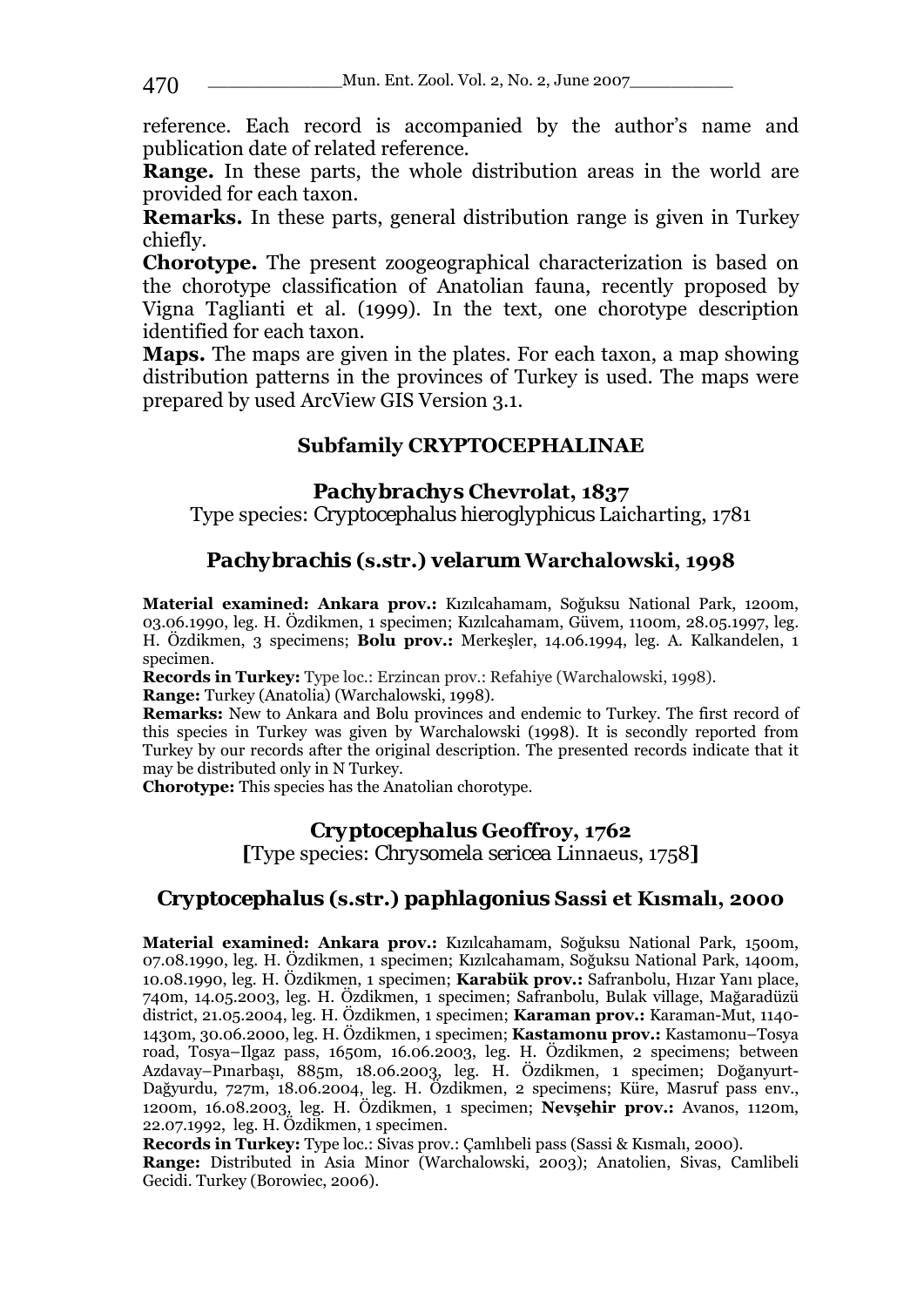**Remarks:** New to Ankara, Karaman, Karabük, Kastamonu and Nevşehir provinces and endemic to Turkey. The first record of this species in Turkey was given by Sassi & Kısmalı (2000). It is secondly reported from Turkey by our records after the original description. The presented records indicate that it may be distributed only in N Turkey especially in whole "*Paphlagonia refigium*"and Central Turkey.

**Chorotype:** This species has the Anatolian chorotype.

### **Subfamily EUMOLPINAE**

#### *Bromius* **Chevrolat, 1837**

Type species: *Chrysomela obscura* Linnaeus, 1758

### *Bromius obscurus* **(Linnaeus, 1758)**

**Names:** *obscura* Linnaeus, 1758 (*Chrysomela*); *villosula* Schrank, 1781 (*Chrysomela*); *vitis*  auct.; ab. *epilobii* Weise, 1882; ab. *weisei* Heyden, 1883; *concinnus* Weise, 1998; *lewisi*  Weise, 1998.

**Material examined: Osmaniye prov.:** Toprakkale, 75 m, 27.06.2006, leg. H. Özdikmen, 6 specimens; Fakıuşağı village, 218m, 26.06.2006, leg. H. Özdikmen, 1 specimen.

**Records in Turkey:** Erzurum prov.: Ilıca, Rizekent (Aslan & Özbek, 2000).

**Range:** Europe, Siberia, Japan (Winkler, 1924-1932); European part of Russia, Eastern Kazahstan, Uzbekistan, Kirgizia, Northern China, Korea, Japan, Europe, North America (Lopatin, 1977); All Europe, The Urals, Kazakhstan, Central Asia, Siberia, Mongolia, North China, Japan, Kuril Islands (Aslan & Özbek, 2000); Distributed in almost whole Europe and Palearctic part of Asia, introduced also to North America (Warchalowski, 2003); Austria, Belgium, Bosnia and Herzegovina, Bulgaria, Croatia, Czech Republic, Danish mainland, Estonia, Finland, French mainland, Germany, Hungary, Italian mainland, Kaliningrad Region, Latvia, Liechtenstein, Lithuania, Macedonia, Norwegian mainland, Poland, Romania, Russia North, Russia Northwest, Slovakia, Slovenia, Spanish mainland, Sweden, Switzerland, ?The Netherlands, Ukraine, Yugoslavia (Incl. Serbia, Kosovo, Voivodina, Montenegro), East Palearctic, Nearctic region (Audisio, 2005); Palearctic Region; introduced to N America (Borowiec, 2006).

**Remarks:** New to Osmaniye province in S Turkey. The first record of this species in Turkey was given by Aslan & Özbek (2000). It is secondly reported from Turkey by our records. The presented records indicate that it may be rather widely distributed in Turkey from North to South. *C. villosula* Schrank, 1781 which is the Southern phenotype regarded by some authors as a distinct subspecies of the species.

**Chorotype:** This species has the Holarctic or Sibero-European + Nearctic chorotype.

### **Subfamily GALERUCINAE**

## *Diorhabda* **Weise, 1883**

Type species: *Galeruca elongata* Brulle, 1832

## *Diorhabda persica* **(Faldermann, 1837)**

**Names:** *persica* Faldermann, 1837 (*Galeruca*); *sareptana* Stierlin, 1863; *flaveola*  Brancsik, 1899.

**Material examined: Aksaray prov.:** Zengen, Yukarı Göndelen, 1060m, 23.06.1997, leg. H. Özdikmen, 1 specimen; **Ankara prov.:** Şereflikoçhisar, Tuz Gölü, 980m, 03.06.1997, leg. H. Özdikmen, 2 specimens; **Kayseri prov.:** Yahyalı, Derebağı, Şelale district, 1280m, 25.06.1997, leg. H. Özdikmen, 4 specimens; **Konya prov.:** Kulu, Tavşançalı, 1000m, 31.05.1997, leg. H. Özdikmen, 1 specimen.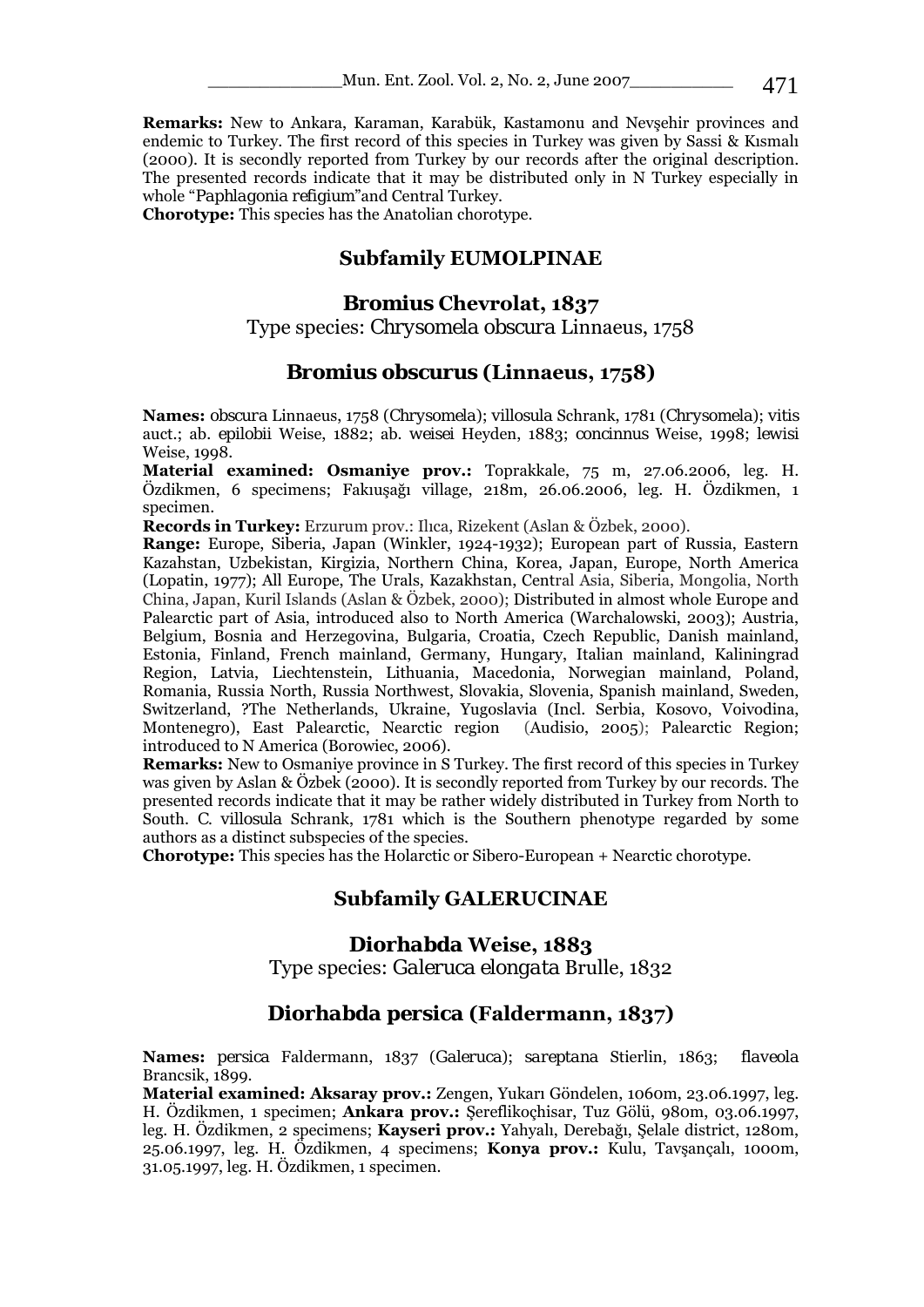**Records in Turkey:** Ankara prov.: Şereflikoçhisar, Kars prov.: Yaylalı (Aslan & Özbek, 2000).

**Range:** South of European Russia, Caspian area, Buchara (Winkler, 1924-1932); Kazahstan, Central Asia, Iran, Syria (Lopatin, 1977); Distributed in Syria, Iran and Central Asia (Warchalowski, 2003); Syria, Iran, C Asia (Borowiec, 2006).

**Remarks:** New to Aksaray, Kayseri and Konya provinces in Turkey. The first record of this species in Turkey was given by Aslan & Özbek (2000). It is secondly reported from Turkey by our records. The presented records indicate that it may be rather widely distributed in Turkey except W and NW (European Turkey).

**Chorotype:** This species has the Turanian chorotype.

### *Galerucella* **Crotch, 1873**

Type species: *Chrysomela nymphaeae* Linnaeus, 1758

## *Galerucella* **(***Neogalerucella* **)***tenella* **(Linnaeus, 1761)**

**Names:** *tenella* Linnaeus, 1761 (*Chrysomela*); *parva* Herbst, 1783 (*Chrysomela*); *semenovi*  Rybakov, 1889 (*Lochmaea*); ab. *flavidula* Reitter, 1912; ab. *melanaria* Everts, 1920. **Material examined: Bolu prov.:** Akçakoca, 03.08.1999, leg. M. Özdemir, 2 specimens.

**Records in Turkey:** Artvin prov.: Şavşat, Karagöl, Kars prov.: Kağızman (Aslan & Özbek, 2000).

**Range:** Europe (Winkler, 1924-1932); European part of Russia, Kazakhstan, Northern Kirgizia, Siberia, Primor'e, Northern and Central Europe, Mongolia, Northwestern China (Lopatin, 1977); Europe, Central Asia, Mongolia (Aslan & Özbek, 2000); Distributed from Catalonia, East England and West Norway to basin of Amur and Ussuri (Warchalowski, 2003); Austria, Belgium, Britain I., Bulgaria, Czech Republic, Danish mainland, Estonia, Finland, French mainland, Germany, Hungary, Italian mainland, Latvia, Liechtenstein, Lithuania, Luxembourg, Norwegian mainland, Poland, Russia South, Slovakia, Spanish mainland, Sweden, Switzerland, The Netherlands, Ukraine, East Palaearctic, Near East (Audisio, 2005); Palaearctic Region from Catalonia to Ussuri (Borowiec, 2006).

**Remarks:** New to Bolu province in NW Turkey. The first record of this species in Turkey was given by Aslan & Özbek (2000). It is secondly reported from Turkey by our record. The presented records indicate that it may be distributed in N Turkey.

**Chorotype:** This species has the Sibero-European chorotype.

## *Galeruca* **Müller, 1764**

Type species: *Chrysomela taneceti* Linnaeus, 1758

### *Galeruca* **(***Emarhopa***)** *rufa* **Germar, 1824**

**Material examined: Mardin prov.:** 03.03.1966, leg. N. Adıgüzel, 3 specimens.

**Records in Turkey:** Anatolia (no locality) (Gruev & Tomov, 1979); Turkey (no locality) (Warchalowski, 1976) (Ex. Aslan, Warchalowski, Özbek, 2000).

**Range:** Europe, Balkans, European Russia (Winkler, 1924-1932); Europe, Turkey (Aslan, Warchalowski, Özbek, 2000); Distributed in South France, Italy, basin of Danube, Balkan Peninsula and Ukraine, to basin of lower Volga (Warchalowski, 2003); Austria, Bulgaria, Czech Republic, French mainland, Greek mainland, Hungary, Italian mainland, Sardinia, ?Sicily, Slovakia, Ukraine, Yugoslavia (Incl. Serbia, Kosovo, Voivodina, Montenegro), Near East (Audisio, 2005); S France, Italy, basin of Danube, Balkan Pen., Ukraina, basin of lower Volga (Borowiec, 2006).

**Remarks:** It is recorded for the first time from Turkey with exact locality.

**Chorotype:** This species has the European chorotype.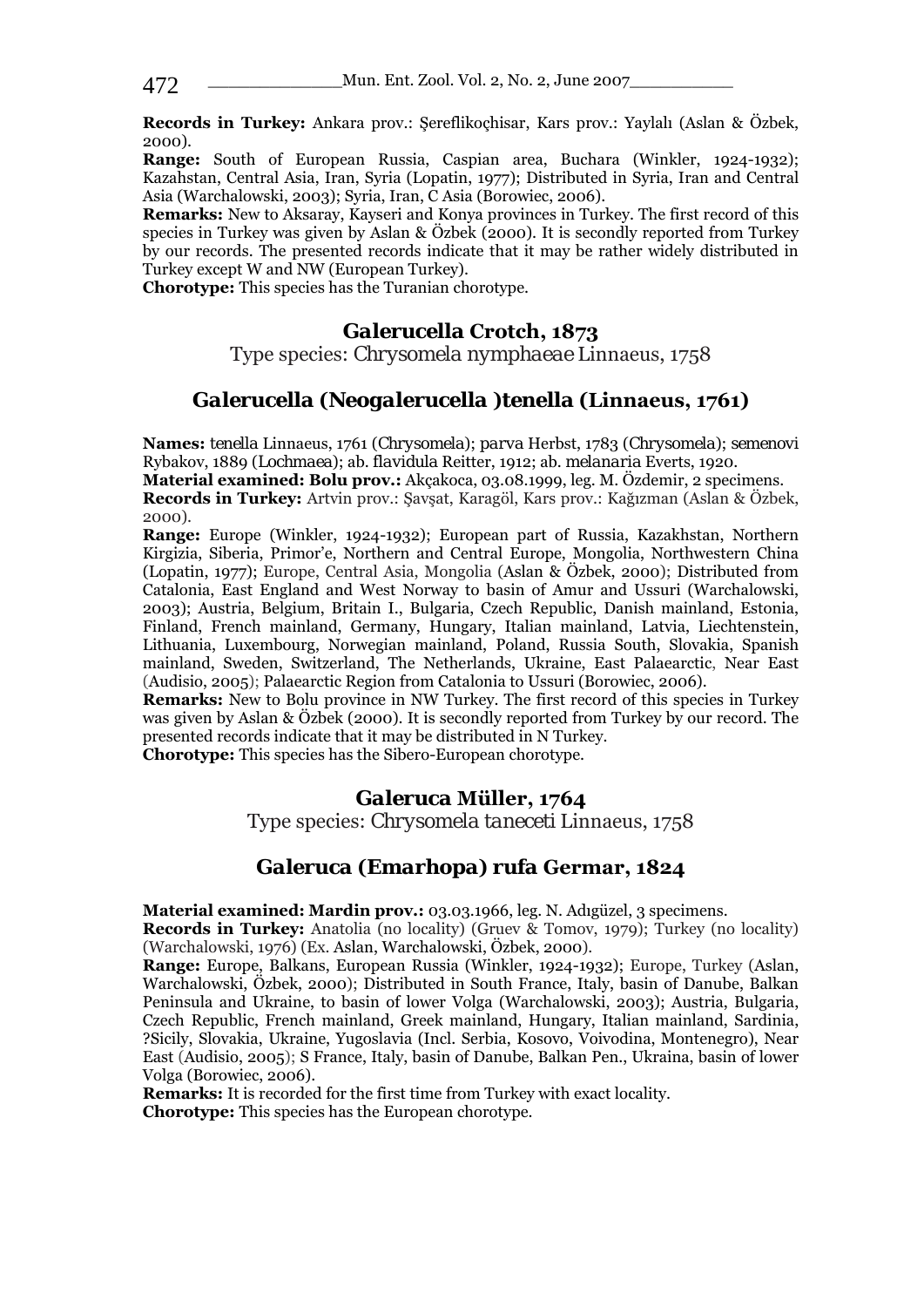### **Subfamily HALTICINAE**

# *Phyllotreta* **Chevrolat, 1837**  Type species: *Chrysomela nemorum* Linnaeus, 1758

#### *Phyllotreta striolata* **(Fabricius, 1803)**

**Names:** *striolata* Fabricius, 1803 (*Crioceris*); *vittata* Fabricius, 1801 (*Crioceris*); *sinuata*  Redtenbacher, 1849 (*Haltica*); ab. *monticola* Weise, 1888; ab. *discedens* Weise, 1888. **Material examined: Düzce prov.:** Akçakoca, Kirazlı, 30.08.1988, leg. Ö. Ataç, 1 specimen.

**Records in Turkey:** Erzurum prov.: Palandöken (Aslan et al, 1999).

**Range:** Balkan Peninsula, Holarctic Region, India, Nepal, Sikkim, Thailand, Vietnam, Hainan Island, Taiwan, Sumatra (Gruev, 1992); Europe (Mohr, 1966), Europe, Palearctic and Oriental Asia (Gruev & Döberl, 1997) (Aslan, 1997); General distribution: Europe, Palaearctic and Oriental Asia, Sumatra (Aslan, Gruev, Özbek, 1999); Distributed in almost whole Palearctic Region from Portugal and the British Isles to Japan incl. Ryukyu, in Indomalayan Subcontinent and Sumatra, introduced in South Africa and North America (Warchalowski, 2003); Albania, Austria, Belarus, Belgium, Bosnia and Herzegovina, Britain I., Bulgaria, Crete, Czech Republic, Danish mainland, Estonia, European Turkey (Incl. Imroz I. - Gökçeada, but not those in the Sea of Marmara), Finland, French mainland, Germany, Greek mainland, Hungary, Italian mainland, Latvia, Liechtenstein, Lithuania, Luxembourg, Macedonia, Norwegian mainland, Poland, Portuguese mainland, Romania, Russia Central, Russia North, Slovakia, Slovenia, Spanish mainland, Sweden, Switzerland, The Netherlands, Ukraine, Yugoslavia (Incl. Serbia, Kosovo, Voivodina, Montenegro), Afrotropical Region (introduced to Southern Africa), East Palaearctic, Nearctic region (introduced to Northern America), Oriental Region (Audisio, 2005); Whole Palaearctic Region, great part of Oriental Region, introduced in RPA, N America (Borowiec, 2006). **Remarks:** New to Düzce province in NW Turkey. The first record of this species in Turkey was given by Aslan, Gruev & Özbek (1999). It is secondly reported from Turkey by our record. The presented records indicate that it may be distributed at least in N Turkey.

**Chorotype:** This species has the Holarctic chorotype.

#### *Altica* **Müller, 1764**

Type species: *Chrysomela oleracea* Linnaeus, 1758

### *Altica lythri* **Aube, 1843**

**Names:** *lythri* Aube, 1843; f. *coerulea* Aube, 1843; f. *viridis* Aube, 1843; f. *aenea* Aube, 1843; *epilobii* Allard, 1859 (*Graptodera*).

**Material examined: İzmir prov.:** Bergama, 11.05.1964, leg. Y. Sürmeli, 2 specimens.

**Records in Turkey:** Erzurum prov.: Ilıca (Atlıkonak), Oltu (Çamlıbel), Olur (Süngübayır), Universite kampusü, Trabzon prov. (Aslan et al, 1999).

**Range:** Europe (Winkler, 1924-1932); Balkan Peninsula, Europe (Gruev, 1992); Central Europe (Heikertinger & Csiki, 1940, Mohr, 1966), Europe (Gruev, 1992) (Aslan, 1997); Europe (Aslan, Gruev, Özbek, 1999); Distributed in Central and Southern part of Europe, from England and Spain to Greece, Ukraine and Caucasian countries (Warchalowski, 2003); Albania, Austria, Balearic Is., Belgium, Bosnia and Herzegovina, Britain I., Bulgaria, Croatia, Czech Republic, Danish mainland, Finland, French mainland, Germany, Greek mainland, Hungary, Italian mainland, Luxembourg, Macedonia, Poland, Romania, Russia Central, Sardinia, Slovakia, Slovenia, Spanish mainland, Switzerland, The Netherlands, Ukraine, Yugoslavia (Incl. Serbia, Kosovo, Voivodina, Montenegro), Near East (Audisio, 2005); Europe north to S Finland, east to Ukraine, Azerbaijan, Daghestan, Turkey (Borowiec, 2006).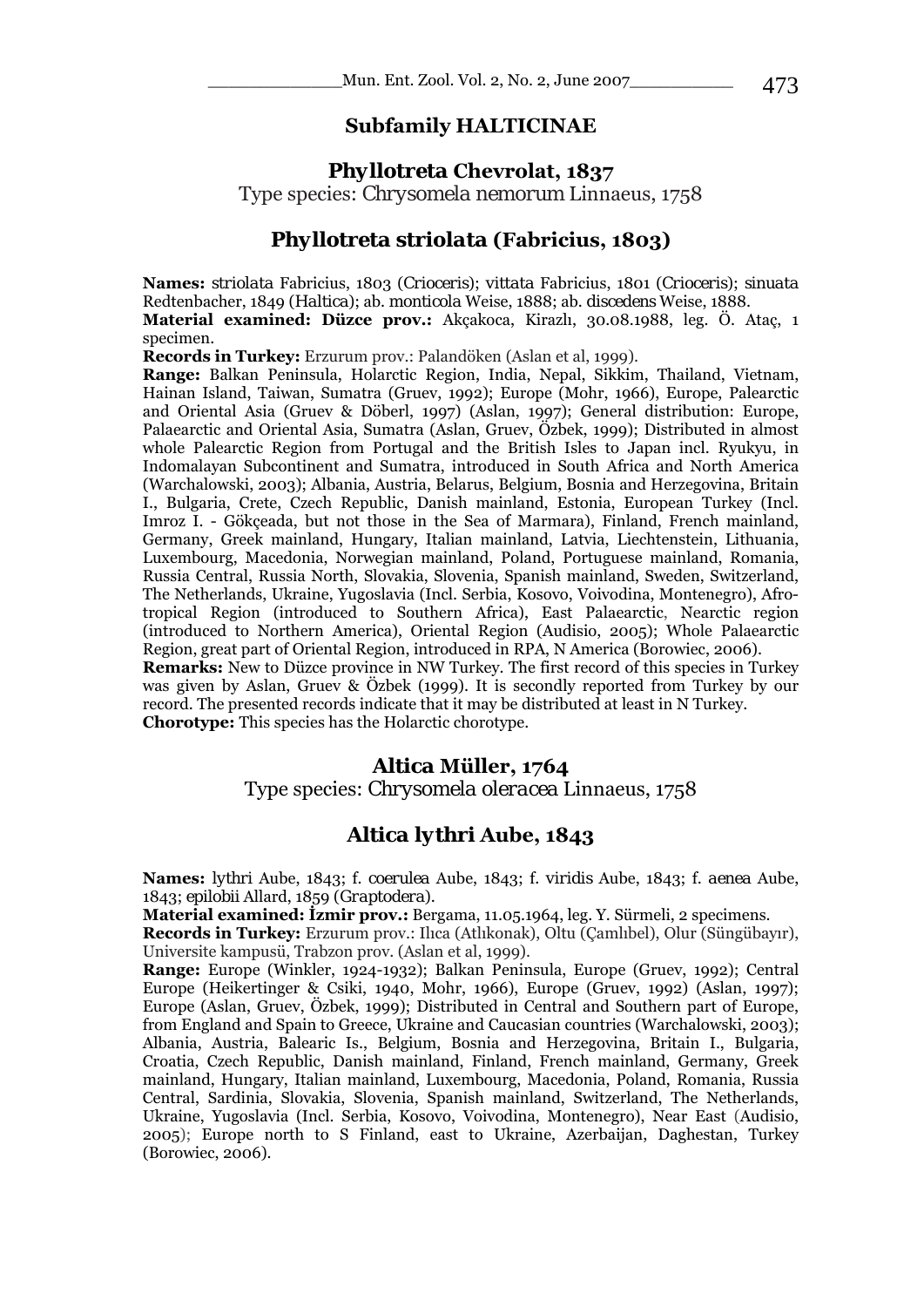**Remarks:** New to İzmir province in W Turkey. The first record of this species in Turkey was given by Aslan, Gruev & Özbek (1999). It is secondly reported from Turkey by our record. The presented records indicate that it may be distributed at least in N and W Turkey. **Chorotype:** This species has the European chorotype.

# *Dibolia* **Latreille, 1829**

Type species: *Haltica cynoglossi* Koch, 1803

### *Dibolia rugulosa* **Redtenbacher, 1849**

**Material examined: İçel prov.:** Fındıkpınar, 1035m, 31.05.2001, leg. H. Özdikmen, 1 specimen.

**Records in Turkey:** Erzurum prov.: Turtum (Yumaklı), Oltu (Çamlıbel) (Aslan et al., 1999).

**Range:** Central and East Europe (Winkler, 1924-1932); Mid Europe, N to Denmark; South Europe, Caucasus (Gruev, 1992); Central, Southern and Eastern Europe, Caucasus (Aslan, Gruev, Özbek, 1999); Distributed from France and Belgium to Russia, Ukraine and Caucasian countries (Warchalowski, 2003); Albania, Andora, Austria, Belgium, Bosnia and Herzegovina, Bulgaria, Croatia, Czech Republic, French mainland, Germany, Greek mainland, Hungary, Italian mainland, Luxembourg, Slovakia, Slovenia, Spanish mainland, Switzerland, Ukraine, Yugoslavia (Incl. Serbia, Kosovo, Voivodina, Montenegro), Near East (Audisio, 2005); Europe except North, Turkey, Caucasus (Borowiec, 2006).

**Remarks:** New to Icel province in S Turkey. The first record of this species in Turkey was given by Aslan, Gruev & Özbek (1999). It is secondly reported from Turkey by our record. The presented records indicate that it may be rather widely distributed in Turkey. **Chorotype:** This species has the European chorotype.

#### *Psylliodes* **Berthold, 1827**

Type species: *Chrysomela cryptocephala* Linnaeus, 1758

### *Psylliodes* **(s.str.)** *chrysocephalus* **(Linnaeus, 1758)**  *Psylliodes chrysocephalus ab. collaris* **Weise, 1888**

**Names:** ssp. *chrysocephalus* Linnaeus, 1758 (*Chrysomela*); ssp. *inops* Peyerimhoff, 1915; *anglicanus* Gmelin, 1790 (*Altica*); *nigricollis* Marsham, 1802 (*Chrysomela*); *cyanopterus*  Illiger, 1807 (*Haltica*); *nuceus* Illiger, 1807 (*Haltica*); *sophiae* Illiger, 1807 (*Haltica*); *sordida* Stephens, 1831 (*Macrocnema*); *nigricornis* Leesberg, 1881; *atlanticus* Fauvel, 1897; *longipennis* Pic, 1903; *castanea* Abeille, 1907; ab. *erythrocephalus* Linnaeus, 1758 (*Chrysomela*); ab. *anglicus* Fabricius, 1775 (*Altica*); ab. *allardi* Bach, 1859; ab. *kunzei*  Foudras, 1859; ab. *peregrinus* Weise, 1888; ab. *collaris* Weise, 1888; ab. *catinensis* Weise, 1888; ab. *sicardi* Weise, 1894; var. *angulicollis* Heikertinger, 1926; ab. *tristiculus* Csiki, 1953.

**Material examined: Adana prov.:** Ulukışla-Pozantı road, Tabaklı village, 1145m, 29.05.2001, leg. H. Özdikmen, 2 specimens; Pozantı-Mersin road, Çamlıyayla turn, 690m, 30.05.2001, leg. H. Özdikmen, 3 specimens; **Afyon prov.:** Bayat, 10.06.1998, *Triticum* and *Papaver,* leg. M. Özdemir, 1 specimen; Sandıklı, Bozağaç, 1000m, 14.06.1998, *Malus,* leg. M. Özdemir, 1 specimen; Aksaray prov.: Exit of Ankara, 1020m, 20.05.1997, leg. H. Özdikmen, 2 specimens; Aksaray-Ulukışla road, 1135m, 29.05.2001, leg. H. Özdikmen, 8 specimens; Akçakent, 1280m, 01.06.1997, leg. H. Özdikmen, 3 specimens; Hasan Mountain, Aşağı Dikmen, 1100m, 01.06.1997, leg. H. Özdikmen, 87 specimens; Hasan Mountain, Aşağı Dikmen, 1100m, 01.06.1997, leg. H. Özdikmen, 1 specimen; Güzelyurt, Bağlık district, 1340m, 02.06.1997, leg. H. Özdikmen, 7 specimens; Gülağaç, Kızılkaya, Aşıklı Höyük, 1100m, 03.06.1997, leg. H. Özdikmen, 3 specimens; Belisırma, 1280m, 03.06.1997, leg. H. Özdikmen, 13 specimens; Ağaçören, Yenişabanlı, Velipınarı, 1340m, 21.06.1997, leg. H. Özdikmen, 15 specimens; Aşağı Dikmen- Yukarı Dikmen, 1150m, 22.06.1997, leg. H. Özdikmen, 1 specimen; Ortaköy, Hocaveli village, 1260m, 22.06.1997, leg. H. Özdikmen, 13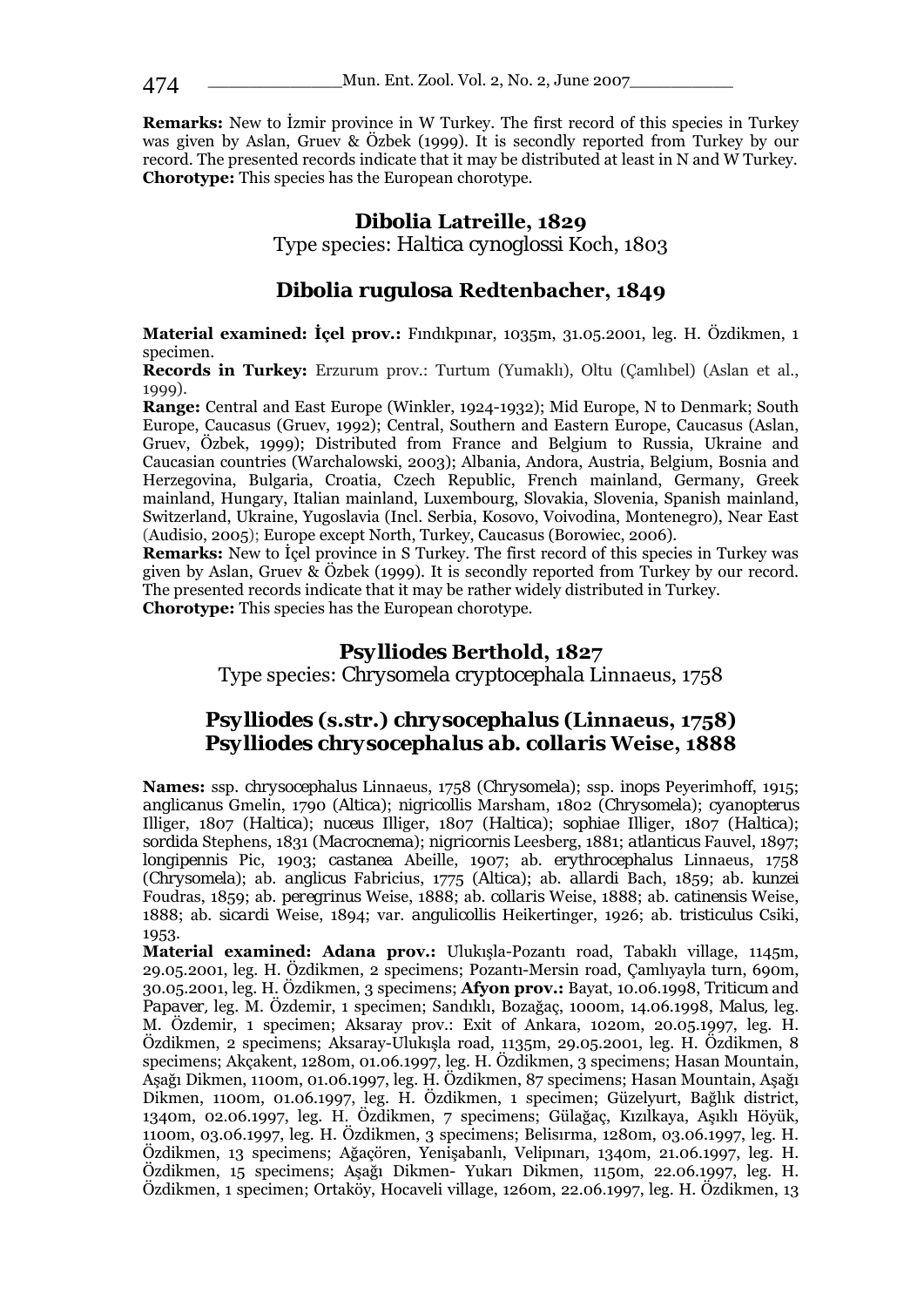specimens; Ortaköy-Aksaray road, 1400m, 22.06.1997, leg. H. Özdikmen, 11 specimens; Ortaköy, Çatalçeşme-Hocaveli village, 1360m, 22.06.1997, leg. H. Özdikmen, 3 specimens; Zengen, Yukarı Göndelen, 1060m, 23.06.1997, leg. H. Özdikmen, 1 specimen; Güzelyurt, Selime, 1240m, 27.06.1997, Leg. H. Özdikmen, 2 specimens; Güzelyurt, 1700m, 27.06.1997, Leg. H. Özdikmen, 1 specimen; Ulukışla junction 5. km, 1275m, 29.05.2001, leg. H. Özdikmen, 9 specimens; Aksaray-Ulukışla road, 1135m, 29.05.2001, leg. H. Özdikmen, 1 specimen; **Ankara prov.:** Eymir Lake, 30.06.1980, leg. Y. Özdemir, 2 specimens; Yenimahalle, Ballıkuyumcu village, 12.06.1990, leg. M. Aydemir, 1 specimen; Kızılcahamam, Soğuksu National Park, 1500m, 21.06.1991, leg. H. Özdikmen, 1 specimen; Kızılcahamam-Güvem, 07.07.1993, leg. H. Özdikmen, 1 specimen; Şereflikoçhisar, Hüsrev village, 990m, 20.05.1997, leg. H. Özdikmen, 1 specimen; Şereflikoçhisar, Tuz Gölü, 980m, 03.06.1997, leg. H. Özdikmen, 1 specimen; Şereflikoçhisar – Evren, Evren, 1220m, 21.06.1997, leg. H. Özdikmen, 7 specimens; Evren, Şereflikoçhisar – Evren road, 1000m, 21.06.1997, leg. H. Özdikmen, 2 specimens; Kızılcahamam, Yenimahalle,1100m, 21.08.1997, leg. H. Özdikmen, 1 specimen; Ayaş, 11.05.1999, *Orchard,* leg. Y. Özdemir, 1 specimen; **Eskişehir prov.:** Central, Çavlum village, 23.06.1997, *Malus,* leg. Y. Özdemir, 3 specimens; Kaymaz, 23.06.1997, *Medicago,* leg. Y. Özdemir, 1 specimen; **İçel prov.:** Mut-Karaman, 1140- 1430m, 30.06.2000, leg. H. Özdikmen, 2 specimens; Mut, near Sason Bridge, 1275m, 01.06.2001, leg. H. Özdikmen, 9 specimens; Mut-Karaman road, 1345m, 02.06.2001, leg. H. Özdikmen, 3 specimens; **Kayseri prov.:** Yeşilhisar, Güzelöz, 1260m, 02.06.1997, leg. H. Özdikmen, 1 specimen; Yahyalı, Derebağı, Şelale district, 1280m, 02.06.1997, leg. H. Özdikmen, 2 specimens; Yeşilhisar, Güzelöz, 1260-1320m, 25.06.1997, leg. H. Özdikmen, 5 specimens; Yeşilköy-Yahyalı road, 1350m, 26.06.1997, leg. H. Özdikmen, 6 specimens; **Konya prov.:** Ereğli, Kutören village, 23.05.1971, leg. G. Altınayar, 2 specimens; Meram, Hatunsaray, 06.06.1991, leg. M. Aydemir, 1 specimen; Çumra, Kaşınhan, 06.06.1991, leg. M. Aydemir, 1 specimen; Kulu, Tavşançalı, 1000m, 31.05.1997, leg. H. Özdikmen, 38 specimens; Kulu, 1230m, 31.05.1997, leg. H. Özdikmen, 3 specimens; Kulu, 1100m, 21.06.1997, leg. H. Özdikmen, 9 specimens; Sultanhanı, 920m, 27.06.1997, leg. H. Özdikmen, 4 specimens; 30. km of Ayrancı-Ereğli road, 1010m, 02.06.2001, leg. H. Özdikmen, 1 specimen; Exit of Ereğli, 960m, 03.06.2001, leg. H. Özdikmen, 1 specimen; **Nevşehir prov.:** Avanos, 25.08.1956, leg. S. Balamir, 1 specimen; Tilköy, 1270m, 25.06.1997, Leg. H. Özdikmen, 2 specimens; Avanos, 970m, 23.07.1997, leg. H. Özdikmen, 3 specimens; **Niğde prov.:** Aktaş, 05.06.1996, leg. Y. Özdemir, 3 specimens; Bor, Melendiz, Fesleğen village, 03.07.1996, leg. H. Özdikmen, 3 specimens; Altunhisar, Akçaören, 1280m, 01.06.1997, leg. H. Özdikmen, 8 specimens; Ulukışla-Altunhisar, 1200m, 01.06.1997, leg. H. Özdikmen, 6 specimens; Bor, Üstünkayı, 07.06.1997, leg. H. Özdikmen, 23 specimens; Bor, Fesleğen village, 08.06.1997, leg. H. Özdikmen, 3 specimens; Ulukışla-Exit of Adana, 1300m, 23.06.1997, leg. H. Özdikmen, 3 specimens; 5 km to Ulukışla, 1400m, 23.06.1997, leg. H. Özdikmen, 1 specimen; Değirmenli-Ovacık, E of Melendiz Mountain, 1500m, 24.06.1997, leg. H. Özdikmen, 8 specimens; Kayseri-Niğde road, Entry of Niğde, 1420m, 24.06.1997, leg. H. Özdikmen, 1 specimen; Çamardı, 1550m, 24.06.1997, leg. H. Özdikmen, 13 specimens; Çamardı, Bulduruş pass, 1720m, 24.06.1997, leg. H. Özdikmen, 1 specimen; Araplı-Höyük, 1360m, 26.06.1997, leg. H. Özdikmen, 2 specimens; Nevşehir road junction, 1380m, 26.06.1997, leg. H. Özdikmen, 2 specimens; Melendiz, Göllü mountain, 1680m, 27.06.1997, leg. H. Özdikmen, 1 specimen; Melendiz, Göllü mountain, 1580m, 27.06.1997, leg. H. Özdikmen, 3 specimens; Tepeköy, 02.07.1997, leg. H. Özdikmen, 1 specimen; Gebere dam, 02.07.1997, leg. H. Özdikmen, 3 specimens; Azatlı-Tepeköy road, Murozu dam, 02.07.1997, leg. H. Özdikmen, 3 specimens

Niğde, 06-07.1997, leg. H. Özdikmen, 1 specimen; Akkaya dam, 06.07.1997, leg. H. Özdikmen, 2 specimens; Bor, Okçu village, 06.07.1997, leg. H. Özdikmen, 1 specimen; Gebere dam, 29.07.1997, leg. H. Özdikmen, 1 specimen.

**Records in Turkey: As** *P. chrysocephalus:* Turkey (Anonymous, 1907); European Turkey: İstanbul prov. (Gruev, 1992); Asian Turkey: İstanbul prov.: Haydarpaşa, Kocaeli prov.: Sapanca, Bilecik prov., Izmir prov. (Bodemeyer, 1900; Ganglbauer, 1905); Hatay prov.: Akbaş, Adana prov. (Heikertinger, 1916); Asia Minor (Heikertinger, 1926; Csiki & Heikertinger, 1940); Eskisehir prov., İstanbul prov.: Küçük Çekmece (Tölg, 1938); İçel prov.: Erdemli, Kavallıdere, Hatay prov.: Antakya, Urabat (Medvedev, 1970); İzmir prov.: Kemalpaşa, Ödemiş, Selçuk, Karaburun, Menemen (Kısmalı, 1973); Balıkesir prov.: Manyas Kuş Cenneti, İzmir prov., Ankara prov.: Lalahan, Adana prov.: Balcalı (Gruev & Kasap,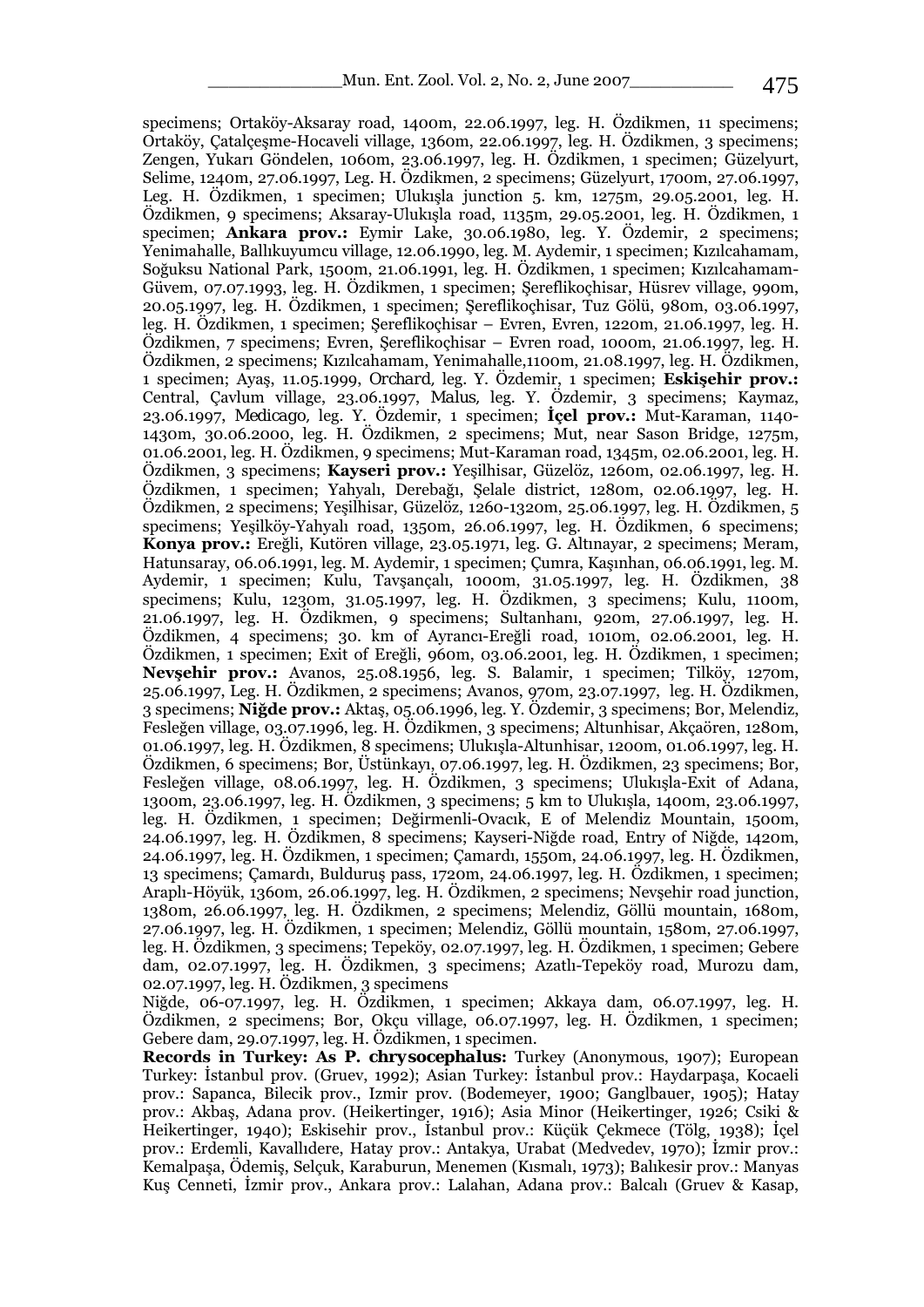1985); Antalya prov.: Gündoğmuş, Erzurum prov.: Oltu (Zerdenes), Tortum, İçel prov.: Silifke, Hatay prov.: Yeşilköy (Dörtyol) (Aslan & Warchalowski, 2001). **As** *Psylliodes chrysocephalus* **ab.** *collaris***:** Ankara prov.: Şereflikoçhisar (Aslan & Warchalowski, 2001).

**Range:** Europe, Madeira (Winkler, 1924-1932); Balkan Peninsula, Europe, Sicily, Caucasus, Turkey, Rhodos, Syria, Jordan, Lebanon, Israel, Cyprus, Morocco, Algeria, Tunisia, Azores, Madeira, Canary Islands (Gruev, 1992); General distribution: Europe, Caucasus, Turkey, Iran, Eastern Mediterranean, Northwest Africa (Aslan, Gruev, Özbek, 1999); As *Psylliodes chrysocephalus* ab. *collaris* Wesie, 1888: World distribution: Western Palearctic (Gruev, 1992) (Aslan & Warchalowski, 2001); Distributed in whole Mediterranean area, almost whole Europe, Asia Minor and Caucasian countries (Warchalowski, 2003); Albania, Austria, Azores, Balearic Is., Belarus, Belgium, Bosnia and Herzegovina, Britain I., Bulgaria, Corsica, Crete, Croatia, Cyclades Is., Cyprus, Czech Republic, Danish mainland, Dodecanese Is., Estonia, European Turkey (Incl. Imroz I. - Gökçeada, but not those in the Sea of Marmara), Finland, Franz Josef Land (Not incl. Ushakova I. and Vize I.), French mainland, Germany, Greek mainland, Hungary, Italian mainland, Kaliningrad Region, Latvia, Liechtenstein, Lithuania, Luxembourg, Macedonia, Madeira, Malta, Moldova, Republic of, Norwegian mainland, Novaya Zemlya, Poland, Portuguese mainland, Romania, Russia Central, Russia East, Russia North, Russia Northwest, Russia South, Sardinia, Sicily, Slovakia, Slovenia, Spanish mainland, Sweden, Switzerland, The Netherlands, Ukraine, Yugoslavia (Incl. Serbia, Kosovo, Voivodina, Montenegro), Near East, North Africa (Not including Sinai Peninsula) (Audisio, 2005); Europe, Mediterranean Subregion, Asia Minor, Caucasus (Borowiec, 2006).

**Remarks:** New to Adana, Afyon, Eskişehir, İçel, Kayseri, Konya, Nevşehir and Niğde provinces in Turkey as *Psylliodes chrysocephalus* ab. *collaris*. The first record of it in Turkey was given by Aslan & Warchalowski (2001). It is secondly reported from Turkey by our records. The presented records indicate that it may be rather widely distributed in Turkey.

**Chorotype:** This species has the West Palearctic chorotype.

#### **ACKNOWLEDGEMENTS**

 The authors wish to thank Dr. Yasemin Özdemir for the permission of studying on specimens in Nazife Tuatay Plant Protection Museum (Ankara, Turkey).

#### **LITERATURE CITED**

**Anonymous.** 1907. Collections du Musee d'Histoire Naturelle de Son Altesse Royale Ferdinand I Prince de Bulgarie, Par la Direction. Sophia Imprimerie de 1'Etat., 337–343, 1907.

**Aslan, İ.** 1997. Erzurum ili Alticinae (Coleoptera, Chrysomelidae) türleri üzerinde faunistik ve sistematik bir araştırma. Atatürk Üniversitesi, Fen Bilimleri Enstitüsü, Bitki Koruma Anabilim Dalı, Doktora Tezi, 214 ss.

**Aslan, İ., Gruev, B. and H. Özbek.** 1999. A Preliminary Review of the Subfamily Alticinae (Coleoptera, Chrysomelidae) in the Turkey. Turkish Journal of Zoology 23 (4): 373-414.

**Aslan, İ. and H. Özbek.** 2000. New Records of Leaf-Beetles, Chrysomelidae (Coleoptera) from Turkey. J. Ent. Res. Soc. 2(1): 1-7.

**Aslan, İ., Warchalowski, A. and H. Özbek.** 2000. A Preliminary Review of the Subfamily Galerucinae (Coleoptera, Chrysomelidae) in Turkey. J. Ent. Res. Soc. 2(2): 27-42.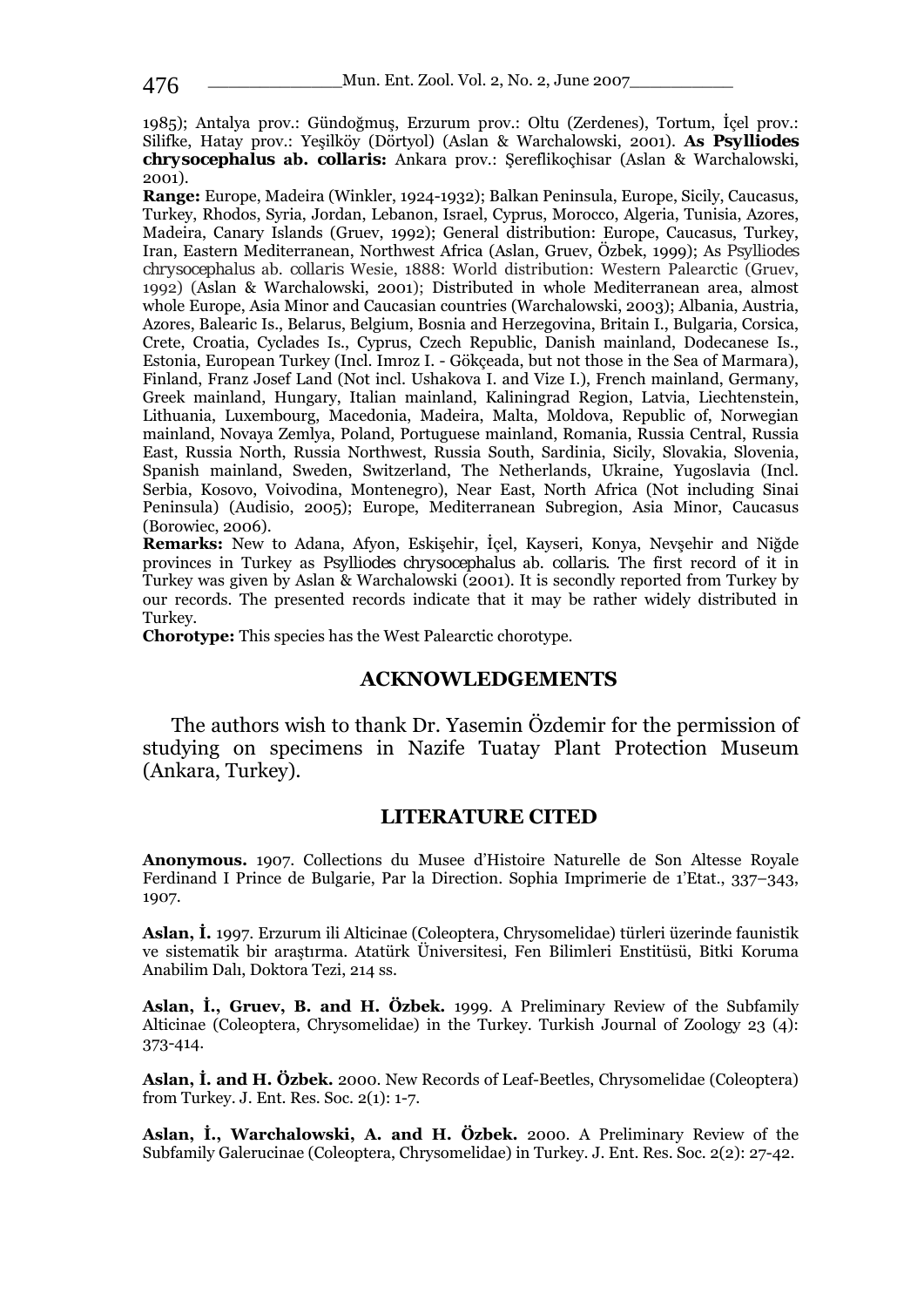**Aslan, İ. & Warchalowski, A.** 2001. New records of the subfamily Alticinae (Coleoptera, Chrysomelidae) for the Turkish fauna. J. Ent. Res. Soc. 3 (1-2): 1-4.

**Audisio,** 2005. Fauna Europaea. Last update 7 March 2005. Version 1.2. Available from: http://www.faunaeur.org/full\_results.php?id=11097

**Bodemeyer, H. E.** 1900. Quer durch Klein Asien in der Bulghar Dagh. Eine Naturwissenschaftliche Studienreise, 169 pp.

**Borowiec, L.** 2006. Chrysomelidae. The Leaf Beetles of Europe and the Mediterranean Subregion (Checklist and Iconography). Last modification: 25 August 2006. Available from: http://culex.biol.uni.wroc.pl/cassidae/European%20Chrysomelidae/index.htm

**Csiki, E. & Heikertinger, F.** 1940. Chrysomelidae, Halticinae, in: Junk, W. and Schenkling, S., Coleoterorum catalogus, 's–Gravenshage (1911–1940), pars 59: 1–215.

**Ganglbauer, K. L.** 1905. Ergebnisse einer naturwissenschaflichen Reise zum Erdschias Dagh (Klein Asien). Ausgeführt Dr. A. Penther und Dr. E. Lederbauer. Ann. Nat– thst Wien, 20. Coleoptera, p. 246–290.

**Gruev, B.** 1992. Geographical distribution of the leaf beetle subfamilies Lamprosomatinae, Eumolpinae, Chrysomelinae, Alticinae, Hispinae and Cassidinae (Coleoptera: Chrysomelidae) on the Balkan Peninsula. Plovdiv University Press, Plovdiv, 510+IV pp.

**Gruev, B. A. and V. Tomov.** 1979. Zur Kenntnis einiger in der Türkei, Jugoslawien und Griechenland Vorkommender Arten der Familie Chrysomelidae (Coleoptera) aus der Zoologischen Staatssammlung München. Spixiana 2(3): 259-267.

**Heikertinger, F.** 1916. Zur Kenntnis der Halticinengattung Psylliodes (Coleoptera, Chrysomelidae). Ant. Blatter, 1–3: 29–47.

**Heikertinger, F.** 1926. Bestimmungstabelle der Halticinengattung Psylliodes aus dem palaarctischen Gebiete. II. Die helltarbigen Arten. Kol. Rundschau, 12: 101–138.

**Kısmalı, S.** 1973. Izmir Ili ve Çevresinde Kültür Bitkilerinde Zarar Yapan Chrysomelinae ve Halticinae (Chrysomelidae: Coleoptera) Altfamilyalarına ait türler, Tanımları, Konukçuları, Yayılısları ve Kısa Biyolojileri Üzerine Arastırmalar. E.Ü. Ziraat. Fak. Derg. Seri A, 10 (2): 341–378.

**Lopatin, I.** 1977. Leaf beetles (Chrysomelidae) of Middle Asia and Kazakhistan. Nauka, Leningrad, 268p.

**Medvedev, L.** 1970. A List of Chrysomelidae collected by Dr. W. Wittmer in Turkey (Coleoptera). Rev. Suisse de Zool., 77: 309–319.

**Sassi, D. and Ş. Kısmalı.** 2000. The Cryptocephalinae of Turkey, with Informations on their Distribution and Ecology. Mem. Soc. Ent. Ital. 78 (1): 71-129.

**Taglianti, A. V., Audisio, P. A., Biondi, M., Bologna, M. A., Carpaneto, G. M., De Biase, A., Fattorini, S., Piattella, E., Sindaco, R., Venchi, A. and M. Zapparoli.**  1999. A proposal for a chorotype classification of the Near East fauna, in the framework of the Western Palaearctic Region. Biogeographia 20: 31-59.

**Tölg, F.** 1938. Feststellungen von Nahrungspflanzen kleinasiatischer Halticinen und Ceuthorrhynchinen. Kol. Rundschau, 24 (6): 234–241.

**Warchalowski, A.** 1976. Biogeographische Studien über die Blattkafer der Pontischen Provinz (Coleoptera: Chrysomelidae). Polskie Pismo Entomologiczne 46: 29-94.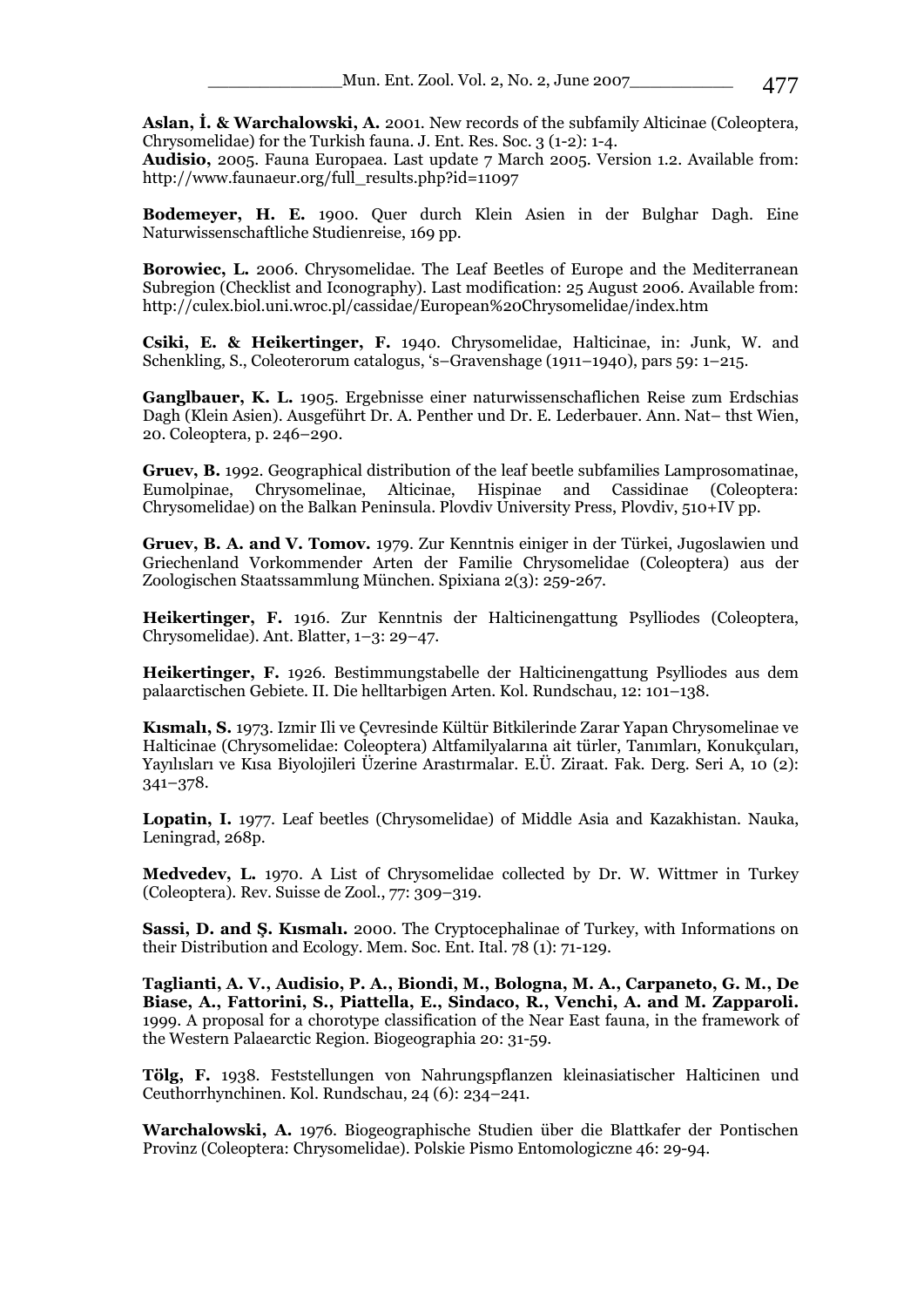**Warchałowski, A.** 1998. Uber einige kleinasiatische Arten der Gattung *Pachybrachis* Chevrolat, 1837 (Coleoptera: Chrysomelidae: Cryptocephalinae). Annales Zoologici, 48: 85- 90.

**Warchalowski, A.** 2003. Chrysomelidae. The Leaf Beetles of Europe and the Mediterranean area. Warszawa.

**Winkler, A.** 1924-1932. Catalogus Coleopterorum regionis palaearcticae, Verlag von Albert Winkler, Wien, Austria, 1204-1205.



Plate I. Figures 1-2. (1) The provinces in Turkey (2) Distributional patterns in Turkey of *Pachybrachys velarum* Warchalowski, 1998.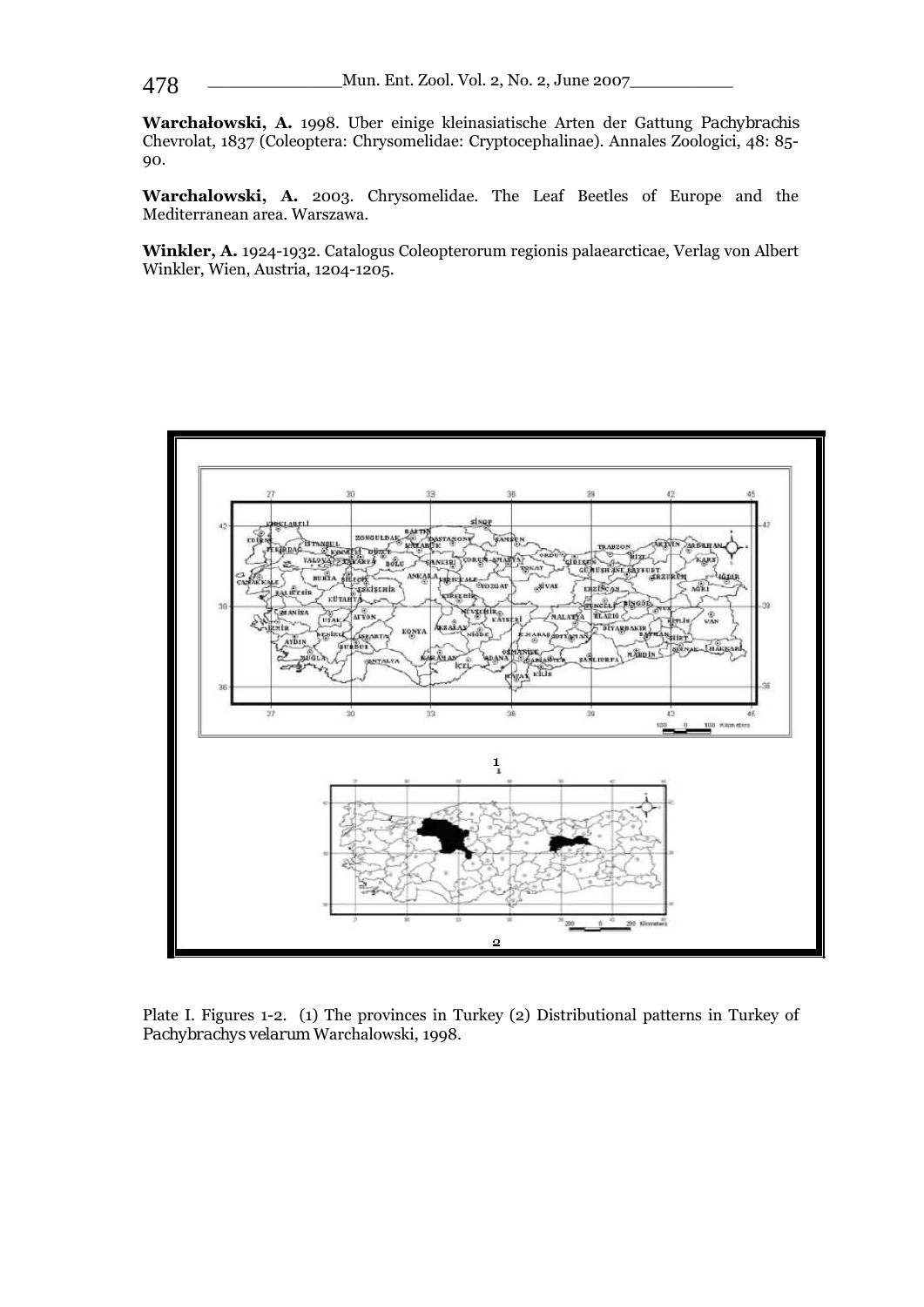

Plate II. Figures 3-7. Distributional patterns in Turkey of (3) *Cryptocephalus paphlagonius* Sassi et Kısmalı, 2000 (4) *Bromius obscurus* (Linnaeus, 1758) (5) *Diorhabda persica* (Faldermann, 1837) (6) *Galerucella tenella* (Linnaeus, 1761) (7) *Galeruca rufa* Germar, 1824.